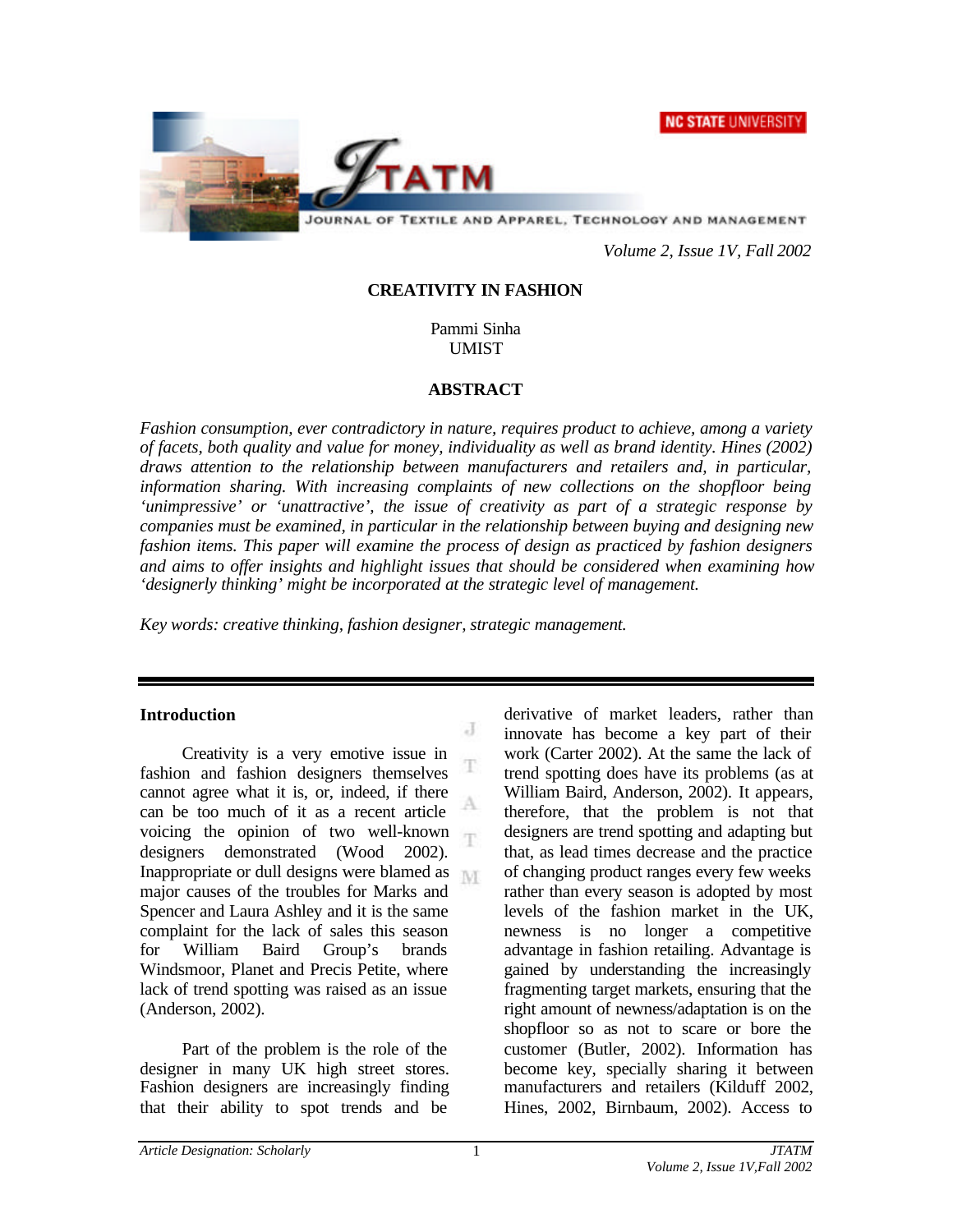trend information for the fashion consumer has become easy. This prompted one retail consultant to surmise that retailers could no longer remain ahead of the customer in terms of trends but would have make design an integral part of the buying process, take risks and allow designers to create trends and design appropriately (Binns in Carter, 2002,).

The question then is one of how to use designers effectively. Designers are increasingly viewed having an important roles in defining how companies use information, how production information is documented and communicated (Lawson 1990, French 1994, Vossoughi 1998). This is not a new concept but appears to still need tackling in the fashion industry, particularly the large high street retailers. Building on Porter's (1985) value chain concept, it has been noted that design management creates value at three different levels: management of design activities, integration of the design function into all the business processes and integration of the design methods and decisions to the design vision within the company mission and strategy (Cooper and Press 1995, de Mazota 1998). The upturn in the Finnish fashion firm Marimekko Oy's fortunes when the designer was given a more strategic role (Ainamo 1998) illustrates that strategic design management T. requires "a thorough knowledge of the activity of design… an understanding of design thinking in terms of its cognitive structure." (Borja de Mazota in Bruce and T Jevnaker, 1998, p. 248). This understanding might create opportunities for incorporating M. "designerly thinking" and design decisions into organizational strategy.

# **1 Background**

Puccio (1997) described 12 reasons for the scientific study of creativity, among them contribution to effective leadership and discovering new and better ways of solving problems, the effective use of human resources and the rapid growth of competition in business and industry.

Matlin (2002) has observed that of all the various approaches to the study of creativity, two have been particularly significant:

- Divergent production: emphasizes the importance of divergent thinking style and measures creativity in terms of the number of variety of responses made to a given problem or test (Guilford, 1967, Finke, 1992, Mayer 1999). Divergent thinking is still considered an important aspect of creativity.
- Investment theory of creativity: sees creativity as a complex combination of attributes and maintains that five attributes are essential: intelligence, knowledge, motivation, encouraging environment, appropriate thinking styles and appropriate personality. This approach is attractive to researchers interested in the social element, such as business, design, engineering etc. as there is a strong emphasis on factors within and outside of the person, such as motivation, the working environment (Sternberg and Lubart, 1995, Amabile, 1990). Researchers in design, notably architecture, engineering and computation have been drawn to this approach as the interests are in how the designer thinks and effort has been directed towards computer software that aids or mimics the decision making process (Lloyd and Scott, 1994).

Scientific study of creativity in fashion is sparse. More often than not there are glimpses into well-known fashion designers' sources of inspiration through anecdotal evidence contained in biographical accounts (Jouve and Demornex, 1989; Palais Galleria, 1991, McDowell 1997) or reportage in style (Wood, 2002). The study of creativity in fashion conducted to date have included an examination into the environment that designers may work within (Greenberg 1994) and of communications in working studios to help create computer languages or software to either aid communication between designers (le Pechoux et al, 2001)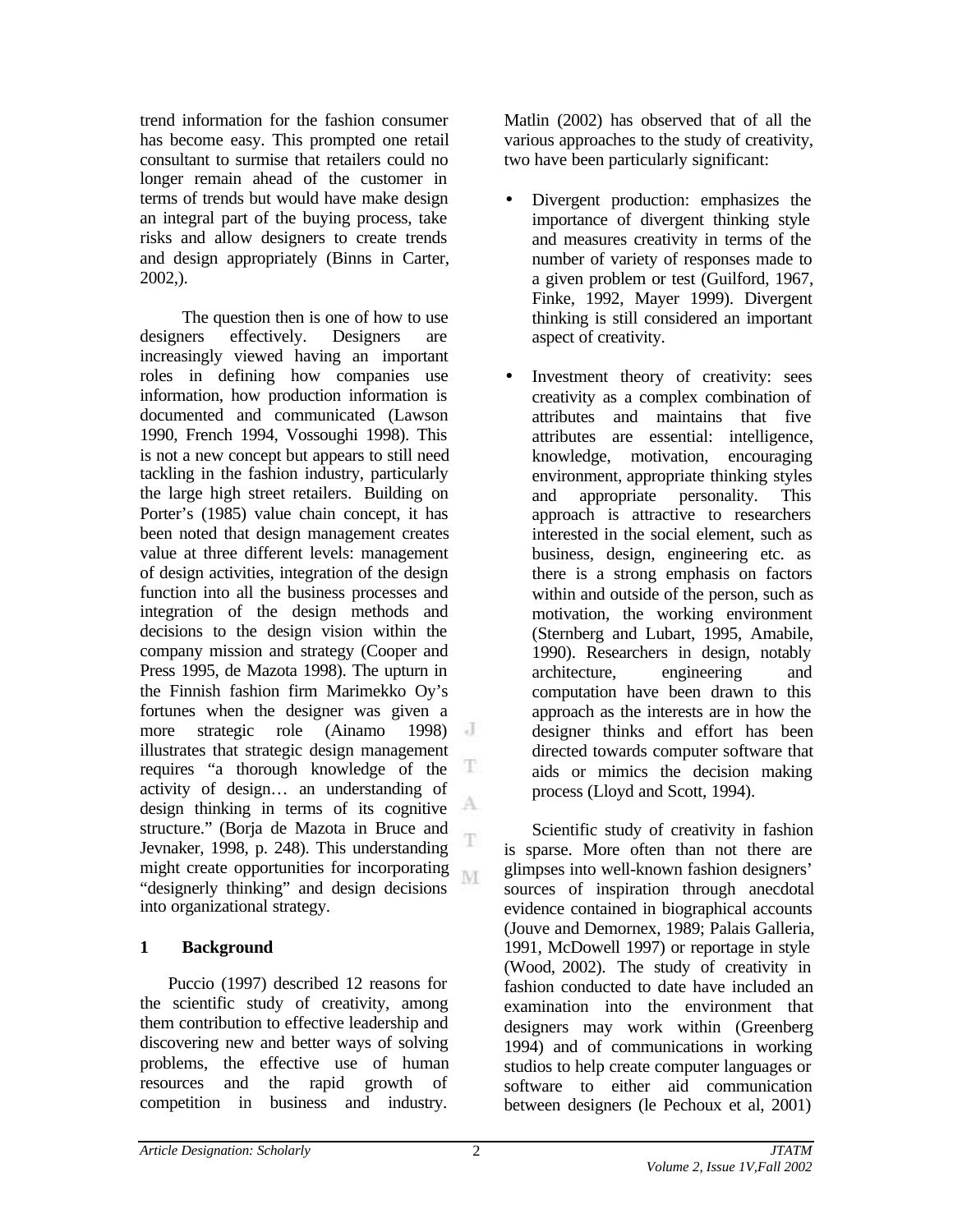or between designers and their technical team members (Eckert, 2000, 2002).

## **2 Creativity is a form of problem solving and fashion design is a problem**

Creativity has been regarded as a type of problem solving (Matlin, 2002). Work in computers helped to bring cognitive psychology to a heightened level of examination in the 1950's and 1960's (Evans in French and Coleman 1995). "Computers are general purpose information processing systems… Once you equate thinking with information processing, then the task of the modern cognitive psychologist is clear: understanding thought is the problem of discovering the software of the human brain" (Evans in French and Coleman 1995, p. 60). According to Ömer Akin (1989), the study of design problems arises out of Simon's (1944) work in decision making and Newell et al's (1957) work in 'heuristics'. Problem-solving theories with regard to design problems date from the end of the nineteenth century (Rowe 1991).

Psychologists have distinguished between different types of mental processes involved in problem solving. Deterministic mental processes at no stage call for choices to be made (e.g. numbers used to multiply with determine the outcome of long Ŧ. multiplication). Design problems require mental processes that involve choice and freedom of will (Johnson-Laird in Sternberg 1988). Characteristics of design problems are that they are constrained, difficult to M. define and are interrelated with the solution.

*Constraints on the design problem* are two-fold: problem-orientated (external) and related to the problem itself, they are imposed by the clients, the user, legislation, etc. as well as autonomous or independent (internal) and are imposed by the designer (Simon 1970, 1973, Lawson 1990). These constraints serve the functions of ensuring that a design solution meets the requirements of the problem, whether

practical, or symbolic. *Design problems are difficult to define* and have been classified according to the level of definition. The "well-defined" (Newell, Shaw and Simon 1967), or "tame" (Rittel 1972) problems are those where goals are already prescribed and apparent (Rowe, 1991), e.g., algebraic equations with two unknown values, crossword puzzles, chess moves, spaceplanning problems in architecture. Rowe (1991) described the "ill-defined" problems as the typical architecture problem. Newell, Shaw and Simon (1967) and Bazjanac (1974) (in Rowe 1991) described it as where the solution is an unknown quantity and a lot of time is spent in clarifying the problem with the client. Reflecting on this, Lawson felt that it suggested that "... design involves finding and identifying problems as much as solving them." (Lawson, p.136, 1994). Lawson (1990) reasoned that the very difficulty of stating the problem implied many solutions to the same problem, i.e. the *interrelated state of the design problem and solution*. The final type of problem is also ill-defined but so much so that they defy full definition and further questions about the problem can always be asked leading to "continual reformulation" (Rowe 1991, p.41). These problems have no stopping rule, there are no right or wrong solutions and they are called "wicked problems" (Churchman 1967, Rittel 1972, Bazjanac 1974 in Rowe 1991).

As the products of fashion design are consumer items, they are a means of constructing and communicating identity. Fashion sign values do not have any meaning in the form itself, only in relation to each other (Baudrillard 1981, Wilson 1987 and Davis 1994). The fashion design problem (*what to design)* appears to be as much about the intended consumer as it is about the product (*the design solution*) itself, implying that the fashion design problem and solution are interrelated. It would also appear that the intended consumer (part of the design problem) defies full definition because of the constant changes in society, styles and tastes. Fashion social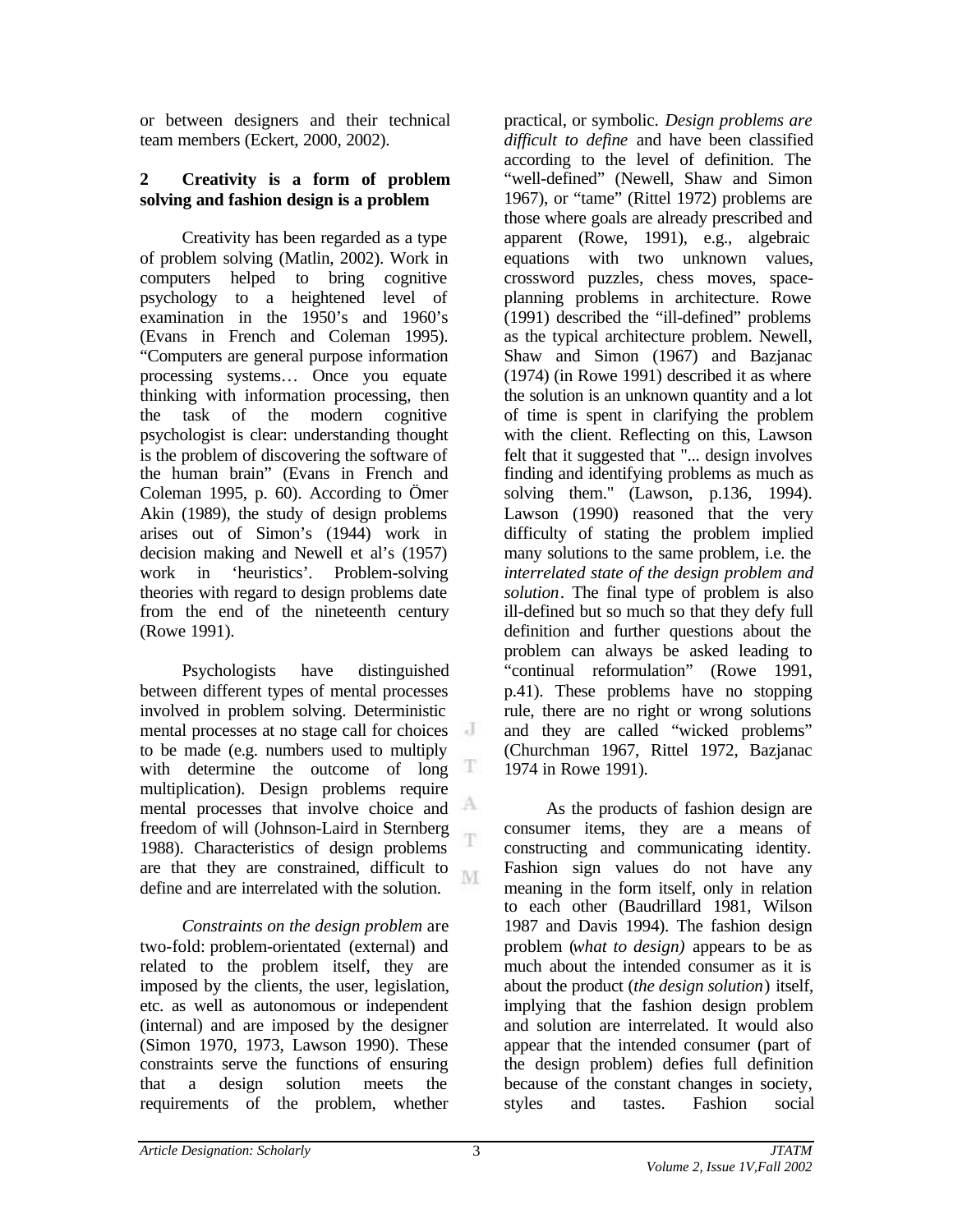psychologists and marketers have been increasingly using personal identity construction and generating and communication of sign values to understand consumer-buying behavior (Williams 1981, Engel et. al, 1990, Kotler and Armstrong, 1990, Kaiser et al, 1995). It appears to be appropriate to understand the fashion design problem as a "wicked one" (Churchman 1967, Rittel 1972, Bazjanac 1974 in Rowe 1991).

#### **2 What are fashion designers supposed to do?**

Ginny Frings described the fashion designer as creating fashion ideas and supervising pattern-making and sample making (Frings 1991). The UK Fashion Report described the fashion designer as being "…involved in creative and individual collections …characterized by high value, low volume sales and mainly small-scale enterprise" where "the names had attained a certain cachet" and were regarded as "inspiring trends and refreshing the look on the high street" (EMAP, p.435, 1997). In contrast, Pamela Stecker reasoned that any definition of the modern fashion designer is dependent on the designer's experience, the company, the type of garments produced and the constraints upon the design (Stecker 1996). Norman Potter (1989), noting the difficulties attached to defining the term  $\mathbb T$ 'designer', described the skills required of a A designer as:

- i. The ability to exhaustively establish and agree a best course of action,
- ii. To provide instructions,
- iii. To be able to work as a team member and
- iv. To be particularly able to analyze and gather information relating to the design 'problem'.

In short the fashion designer must be a market researcher of visual and qualitative data, an analyst of the collected data, an interpreter of meanings and a negotiator in an expansive decision-making process. It has been recognized that the designer must know their customer needs and wants (Lawson 1994, Cooper and Press 1995), understand market statistics as well as the social, cultural, economic and political environment (Frings 1991, Carr and Pomeroy 1992, Atkinson in Easey 1995 and Stecker 1996). The amount of research and analysis of many similar areas often results in different fashion houses producing collections with similar underlying themes, even though the work was conducted separately and in secrecy (Carr and Pomeroy 1992). The fashion designer is also an analyst (Potter, 1989) making predictions for trends and moods and acting as a conduit for expressing current moods (Sheila Atkinson in Easey, 1995). Carr and Pomeroy elaborated on the role of the fashion designer within the industry suggesting that they take part with internationally renowned, trend-setting designers, the media, retail buyers and the consumers in a "…large marketing system which acts as a pluralist decision-making process" (Carr and Pomeroy, p.27, 1992).

# **3 Method**

Multiple case studies following Yin (1989) and Miles and Huberman (1994) were conducted with five companies to compare the design processes of several designers working across different market levels in the women's wear clothing industry (Sinha, 2000). Cases were sampled on market segmentation features that differentiated them. Company information came from company and marketing reports and literature (Key British Enterprises 1996, KeyNote 1997, EMAP 1997, Drew 1992). All case study companies were located in London except Company A, which was located near Nottingham. Data was gathered through taped interviews, current relevant literature, office memos, field notes and photographs or photocopies of activities and work in progress through a collection, e.g., moodboards, conceptual designs and designs (toiles, etc.). Interviews took place at intervals of three or four weeks over the

T

M.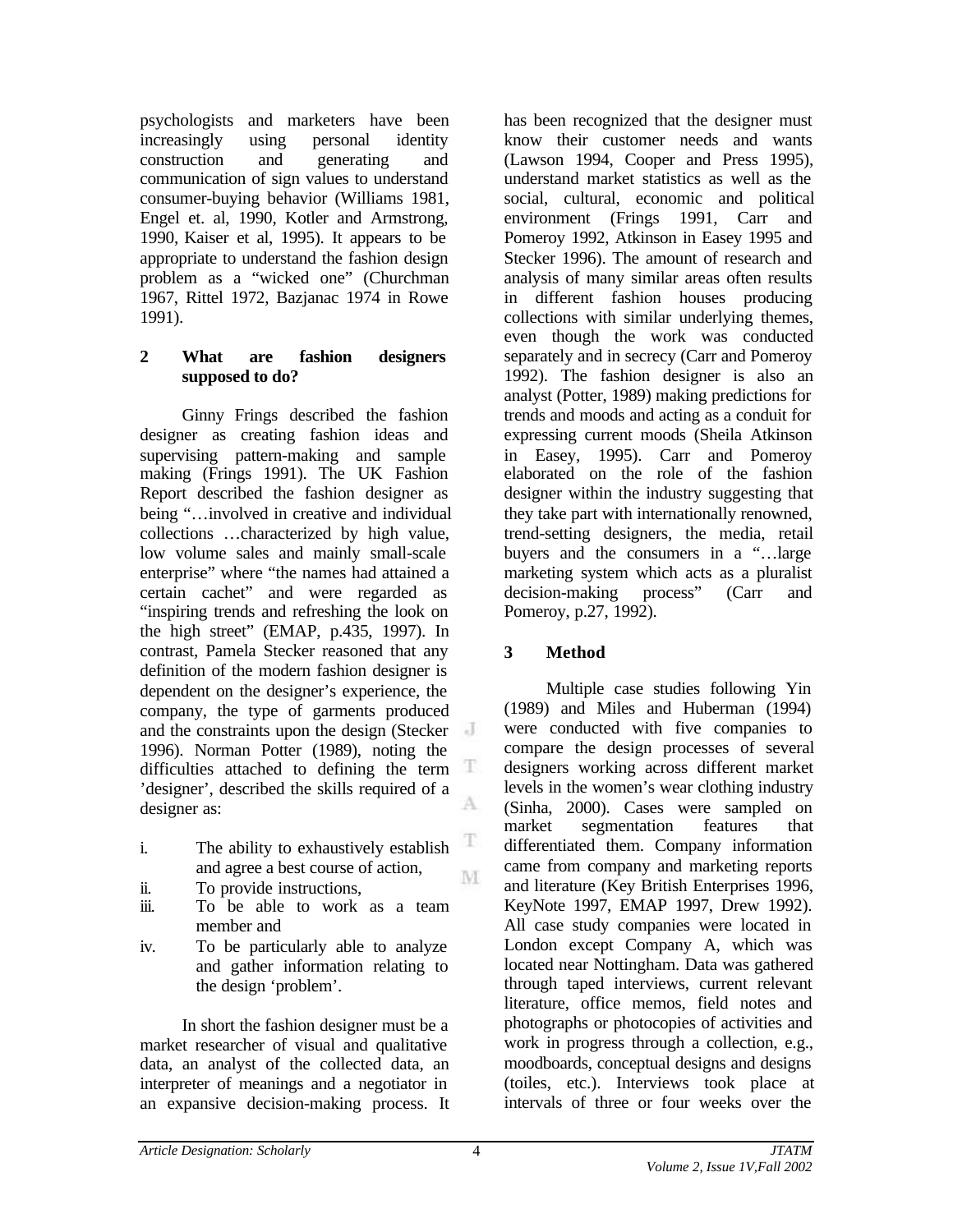preparation of a collection or range for a season between 1996-1998.

The designers gave their own account of their activities, significant issues/phases and their sequence of occurrence were identified and described, flowcharts and validated by the designer. From the validated flowcharts, case study reports and interviews, information about the design processes was categorized to facilitate  $\overline{\text{IDEF}}_0$  modeling (Wu, 1994, Aziz, 1989 and McConnelly, 1993). The IDEF<sub>0</sub> charts were compared in conjunction with the case study interviews and literature review for: process structure, differences and similarities between the activities, time scales for phases, decision points in the process, stages of the process that the designer was actively involved in. Events, activities and issues important to all the processes were identified to distinguish variables in the design processes and then compared to identify how they varied across market levels. These variables have not been tested for their predictive validity or significance.

# **4 The case study companies**

The companies are briefly described below and table 1 displays the comparison:

*Company A* employed approximately 90 designers and deployed them to various brands that they owned. The designers interviewed designed products solely for  $A$ their host variety retailer that had the largest share of women's wear market in the UK at  $\mathbb{T}$ the time. The designers were organized into M teams that dealt with products in the manner similar to that which the retailer organized their own designers and selectors. The team interviewed were responsible for ladies' shirts, trousers and casual separates.

*Company B* had recently been acquired to be part of a conglomerate. They employed five designers at the head office were responsible for specific product areas. The designer interviewed was a coats and

outerwear designer. Company B was a manufacturer as well as retailer.

*Company C* also manufactured as well retailed and employed about ten designers. They were well known for their mid-priced, eveningwear and special occasion wear. They divided their brands according to the types of customers who bought the label: the original label, a label for the younger, more fashion conscious customer, another label for the large sizes and a fourth label dedicated to dressing the mother of the bride. The designer interviewed designed for the original brand label and described her target customer as being 30 plus. The number of retail outlets varied as they sold through concessions in department stores as well as through independent retailers.

*Company D* employed one designer and retailed through 4 concessions in a specialist high street multiple retailer as well as through warehouses. Their target customer was aged between 15-29 for whom following fashion was very important.

*Company E* was owned by the designer and retailed through the design studio and specialist independent retailers frequented by customers interested in new and directional designers. The designer did not envisage a customer age range and had three accounts at famous retailers in London.

### **5 What does the fashion designer do within a company?**

From the case studies, it was noted that as market share increased company size increased and that the designers' activities and, in particular, their level of involvement in sample making varied across differing market levels and company size; as the companies became larger, the designer became less manually involved with the sample-making process and more involved in gathered and analyzing market and trend information and applying these conclusions

J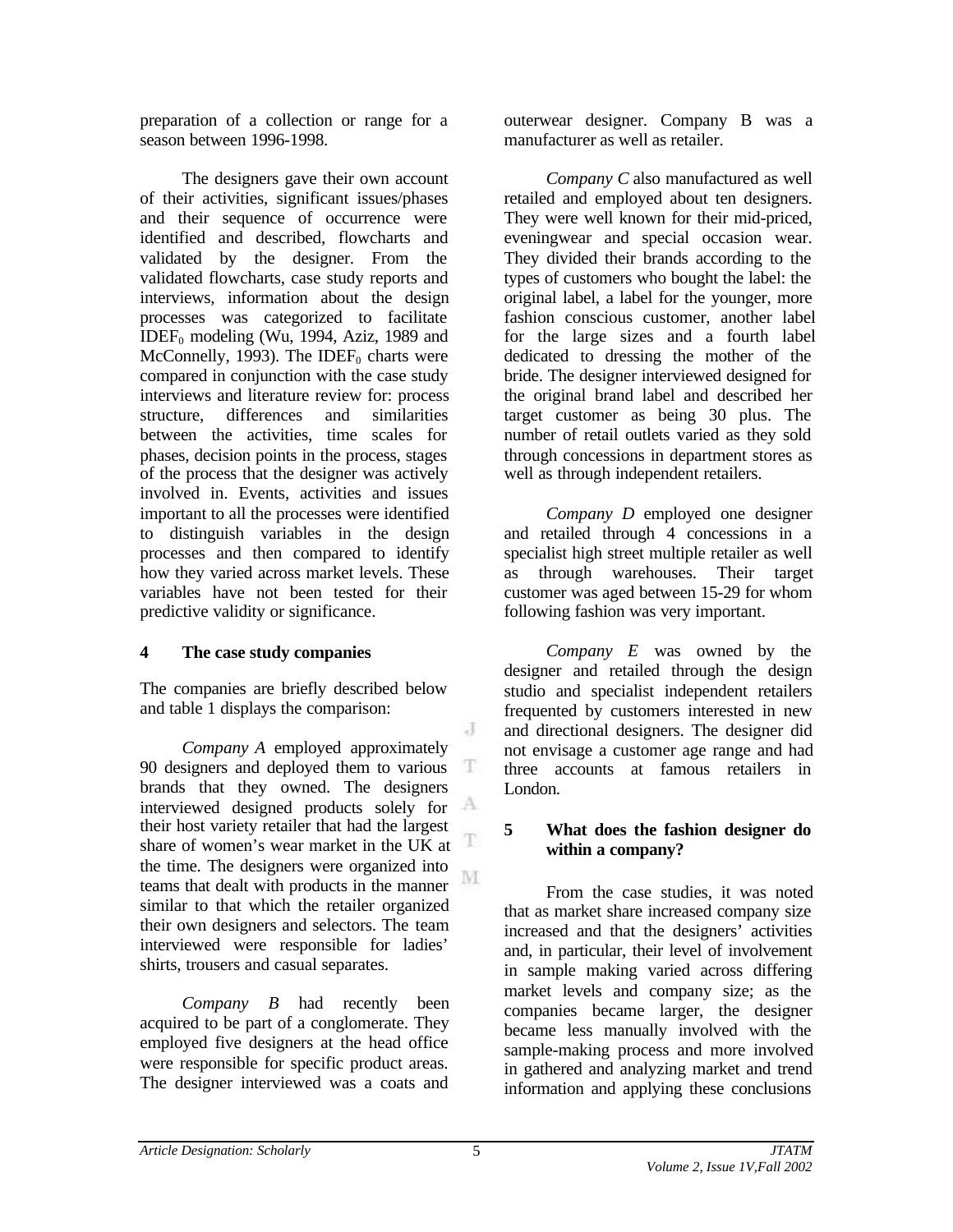to update classic styles. Differences in the synthesis, selection and manufacturing phases were due to the differences in market share and mode of distribution and, although

the designer's activities and decisionmaking varied according to market segmentation, these could be placed into the

|  | Table 1: comparison of the case study companies |  |  |  |
|--|-------------------------------------------------|--|--|--|
|  |                                                 |  |  |  |
|  |                                                 |  |  |  |

|                             | comparison of case study companies |                                                 |                                                     |                                                   |                                                      |                                  |
|-----------------------------|------------------------------------|-------------------------------------------------|-----------------------------------------------------|---------------------------------------------------|------------------------------------------------------|----------------------------------|
| company                     |                                    | $\mathbf{A}$                                    | $\bf{B}$                                            | $\mathbf C$                                       | $\bf{D}$                                             | E                                |
|                             | company age(years)                 | 87                                              | 61                                                  | 52                                                | 6                                                    | 5                                |
|                             | total employees                    | 70,000                                          | 40000 (1467 in<br>company B of the<br>conglomerate) | 210                                               | $25 - 30$                                            | 3                                |
|                             | group interviewed                  | T54, casual shirts                              | Coats and outerwear<br>designer                     | FU evening wear<br>and special<br>occassionwear   | stretch seperates<br>designer                        | designer                         |
|                             | retailer type                      | variety                                         | specialist multiple                                 | specialist<br>independents &<br>department store  | specialist multiples<br>and others                   | specialist<br>independents       |
| market segmentation factors | distribution method                | retailer                                        | own retail &<br>concessions                         | agents and own<br>concessions                     | concessions $\&$<br>wholesalers/<br>retailers        | retailers                        |
|                             | no. of UK retail outlets           | 280 (host retailer)                             | 238                                                 | about 80                                          | $4 - 20$                                             | $1 - 3$                          |
|                             | retail price range                 | $15 - 50$                                       | 65-199                                              | 45-500                                            | $14 - 40$                                            | 60-800                           |
|                             | market share $(\mathcal{Q})$       | 4%                                              | 1%                                                  | up to 1.4%                                        | 0.02%                                                | less than or equal to<br>0.0225% |
|                             | consumer age                       | $30+$                                           | $30 - 40$                                           | $30+$                                             | $15-29$                                              | $25+$                            |
|                             | consumer spending<br>power         | medium                                          | medium/high                                         | medium/high                                       | low/medium                                           | very high                        |
|                             | consumer needs                     | fit, comfort,<br>durability,<br>appropriateness | new fashions<br>appropriately toned<br>down         | the right"look",<br>reliance on certain<br>brands | fashion details.<br>latest trends.<br>fashionability | individuality                    |

same five phases indicating a generic process. The necessary differences in the fashion design processes make suggesting a "best practice" or prescriptive fashion M design process impracticable. The comparison between the processes is displayed in figure 1.

# *6.1 Research and Analysis Phase:*

The type and amount of research conducted was linked to the type of consumers in the market share. All the companies were involved in collecting and analyzing information about current and forthcoming trends in color, fabric and styling and sales figures for the season just finished. Designers A, B, C and D were responsible for collecting and analyzing the design trends information (design audit) while the business functions were responsible for analyzing the sales figures and assessing the organizational resources (business audit). All companies also analyzed their resources, in terms of finances available, current machinery and equipment and skills within the organization, this was usually done through a "sales" or "production" function of the company. Designer E owned the company and was therefore responsible for *all*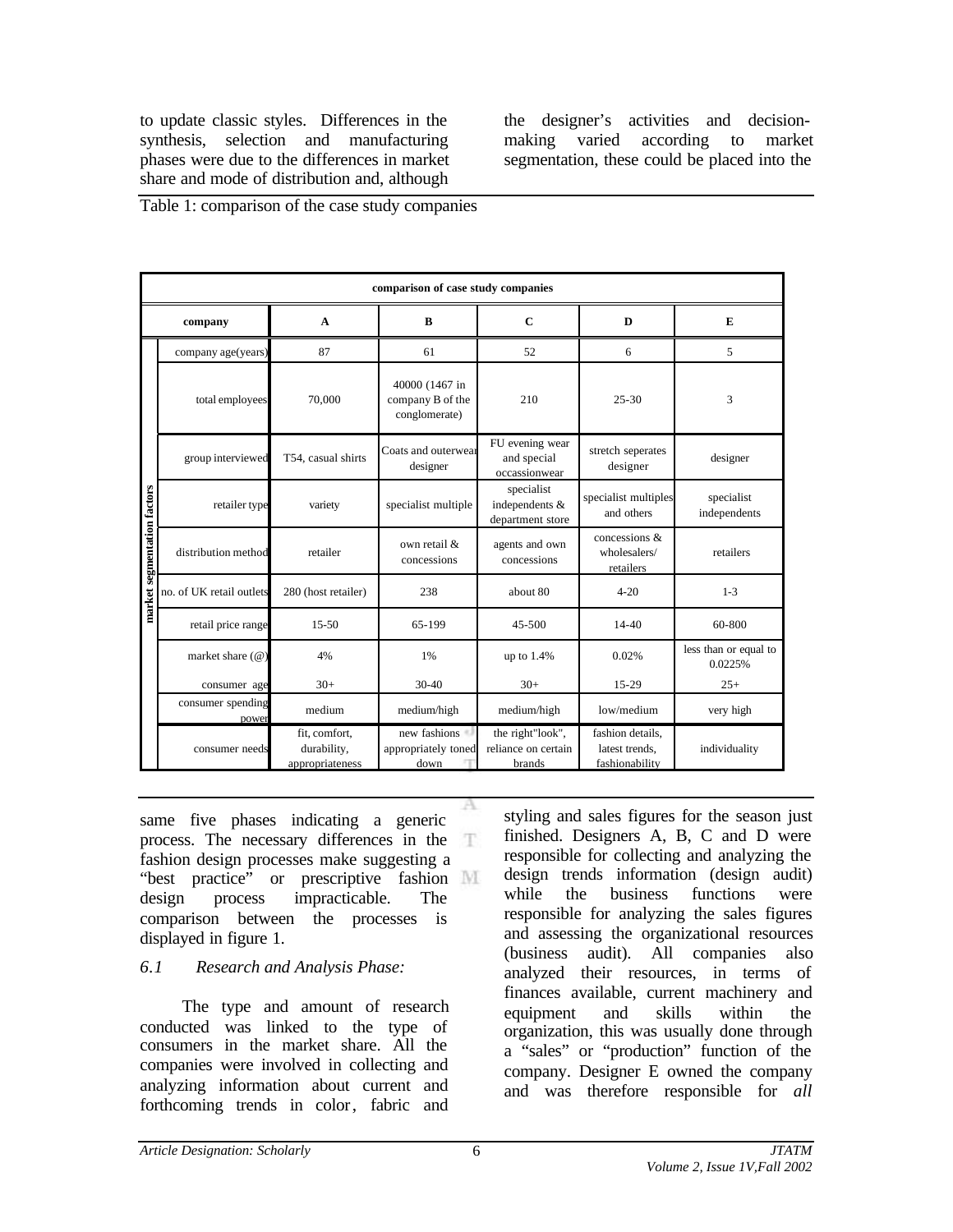research activities. The 'confirmational' strategy outlined the basics of the range (core product areas) to be produced for the season for all the companies and provided a framework for the designers for concept development (also termed 'the brief' by Company A). All case study companies, regardless of their market positioning, went through a process of outlining the proportions of new (but risky) to "repeat" (but previously successful) designs for their new ranges for the season through an analysis of their sales figures. The flow of stages within this phase was similar for all companies, except Company A, whose close relationship with their supplier involved the buyers prior to the 'confirmational' strategy to share ideas about the new ranges, to propose a strategy to the retailer and receive an 'individual supplier's' brief from them.

# *6.2 Synthesis Phase*

All companies produced samples of the designs that were to be considered for manufacture. Styles were only manufactured or bought after viewing as samples. This phase was distinguishable from the previous phase at company A but became less distinct as the companies became smaller. The role of making in all of the fashion companies fell to the pattern cutter and the sample machinist, the fashion designer took on a managerial role. This phase was extended Ŧ for companies C, D and E who distributed А through retailers not part of their company. They modified their samples for T manufacturing purposes at this stage so that selectors could view the samples exactly as M. they would receive them. Company A engaged in supplying according to their retailer's specifications and Company B retailed through their own stores made 'conceptual' samples, which were modified according to specifications after selection for manufacture.

### *6.3 Selection Phase*

All the companies prepared their garments for showing to a group of selectors and resulted in the specification of style numbers, their colors, sizes and numbers of, to be manufactured. This phase was extended for companies B and A because of the process of making design modifications as required. The selectors from Company A's clients had conducted their own extensive research and analysis, produced their own color charts and specified colors and any modifications to the patterns used for each selected sample from the supplier. Company E and Company C had modified their samples for manufacturing processes during the synthesis phase and did not readily undertake further modifications. Company D separated their samples into those for the wholesale buyers and those for their concessions. At the same time, because they undertook to provide a new range every month, the designer providing an amended or new range every four weeks after the first range of the season had been shown. Only samples selected by the wholesalers were modified after selection.

# *6.4 Manufacturing Phase*

This phase was concerned with the production of selected samples according to the order specifications. This phase was shorter for Company E and Company D as they produced in small quantities in comparison with the other companies, manufactured on site and provided fewer sizes and so did not go through a factory sampling stage. Companies B, C, and A manufactured away from their studios and headquarters and so undertook a factory sampling stage for production quality. Company A, because of their access to factories and the large production quantities required, undertook an extra route trialling process to ensure smooth production and delivery of the garments.

# *6.5 Distribution Phase*

Manufactured samples were delivered to the appropriate retail outlets for selling to the public. All companies collected their wholesale figures over the season.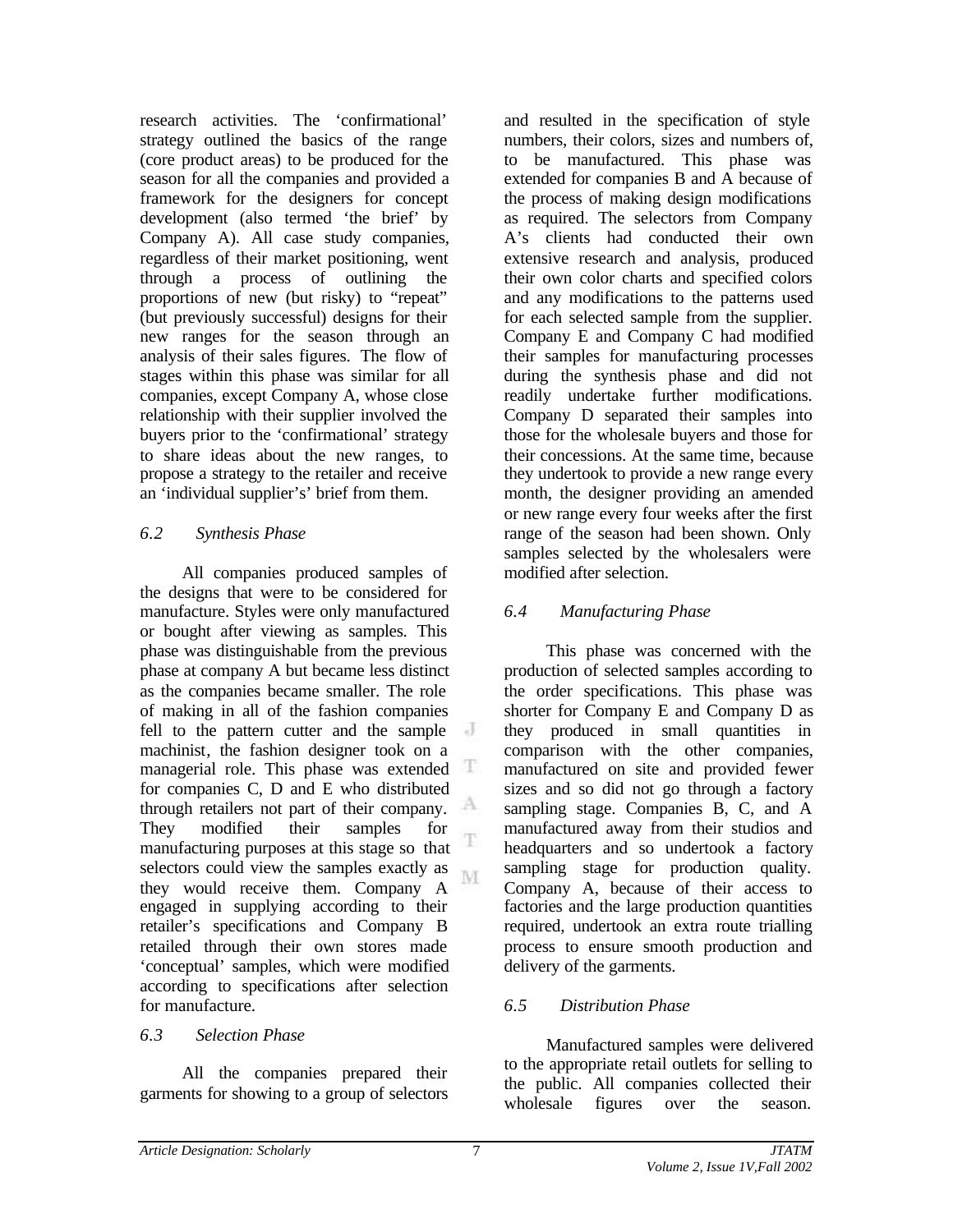Availability of retail figures, which provided the most direct information about consumer buying and success of the design, varied. Company B retailed through it's own sites and so all retail figures were available to them. The strength of their relationship with their buyer gave Company A access to all retail figures concerning their products. Company C and Company D owned their concession sites and so were able to track their designs' success for a large proportion of their production but those sold through wholesalers and agents and independent retailers were harder to obtain. The updated range at company D concession sites relied on the retail figures from within the season as well as previous seasons. Companies C, D and E relied on their relationship with the retailers as to how specific their feedback was. For company E, sometimes the only feedback from a retailer was if they bought from him again.

## **7 What 'designerly thinking' in fashion may be used strategically?**

The design activities in the case studies demonstrated that 'designerly thinking' requires a balance between rational (problem-solving) thought which is attentive to the demands of the external world and imaginative thinking which is attentive to the demands of the inner needs that could be quite unrelated to the outside Ŧ world (Lawson 1990). These activities may A be useful in strategic management.

#### *7.1 Kaleidoscope thinking: Pattern assemblage* M

The case study designers engaged in gathering evidence about their target customer and possible trends in the market. From the case studies it was clear that the designers' understanding of the consumer needs and wants, interpretation of this into desirable designs and their ability to communicate this to the relevant people efficiently in the sample making process were crucial to company's success in terms of design confirming the literature review about the definition and role of the fashion designer as market and trends researcher, analyst and team leader in the sample making process.

All designers recorded and categorized their research either as simple magazine 'tears' and swatches of fabrics pinned to convenient spaces on the wall or moodboards or reports (complexity depended on how large a presentation would be required of the designer). This categorization has been referred to a source of inspiration and a common language of design (Eckert 2000). This language of design, according to Eckert (2000) and Le Pechoux et al (2002) is a possible source of problems in communication as it is a language understood by designers or persons historically involved with them but not necessarily by an outsider. This way of thinking is also kaleidoscopic as patterns are assembled and reassembled from a multitude of data. This type of thinking has been noted to be essential for the entrepreneurs or 'change-masters' who want to improve business (Kanter, 1999).

# *7.2 Communication of vision*

Communication of the analysis was most evident at company A, which had the largest market share and who perceived their core customer as requiring comfort and durability in their clothing, was notable for the amount of analysis of competitive comparative information for all the product areas that they supplied to their client retailers. Indeed a large part of the analysis was a deduction of "gaps" in the market that could be filled by their clients. This was communicated to their clients through presentations and meetings.

Drawing as a communication tool became increasingly important as the size of the company grew and the number of people involved in sample making increased. Drawing as an aid in designing, ("interactive imagery" Goldschmidt 1994), was observed at Company B and Company C where the designers recorded their first thoughts in loose, fluid forms which became more

T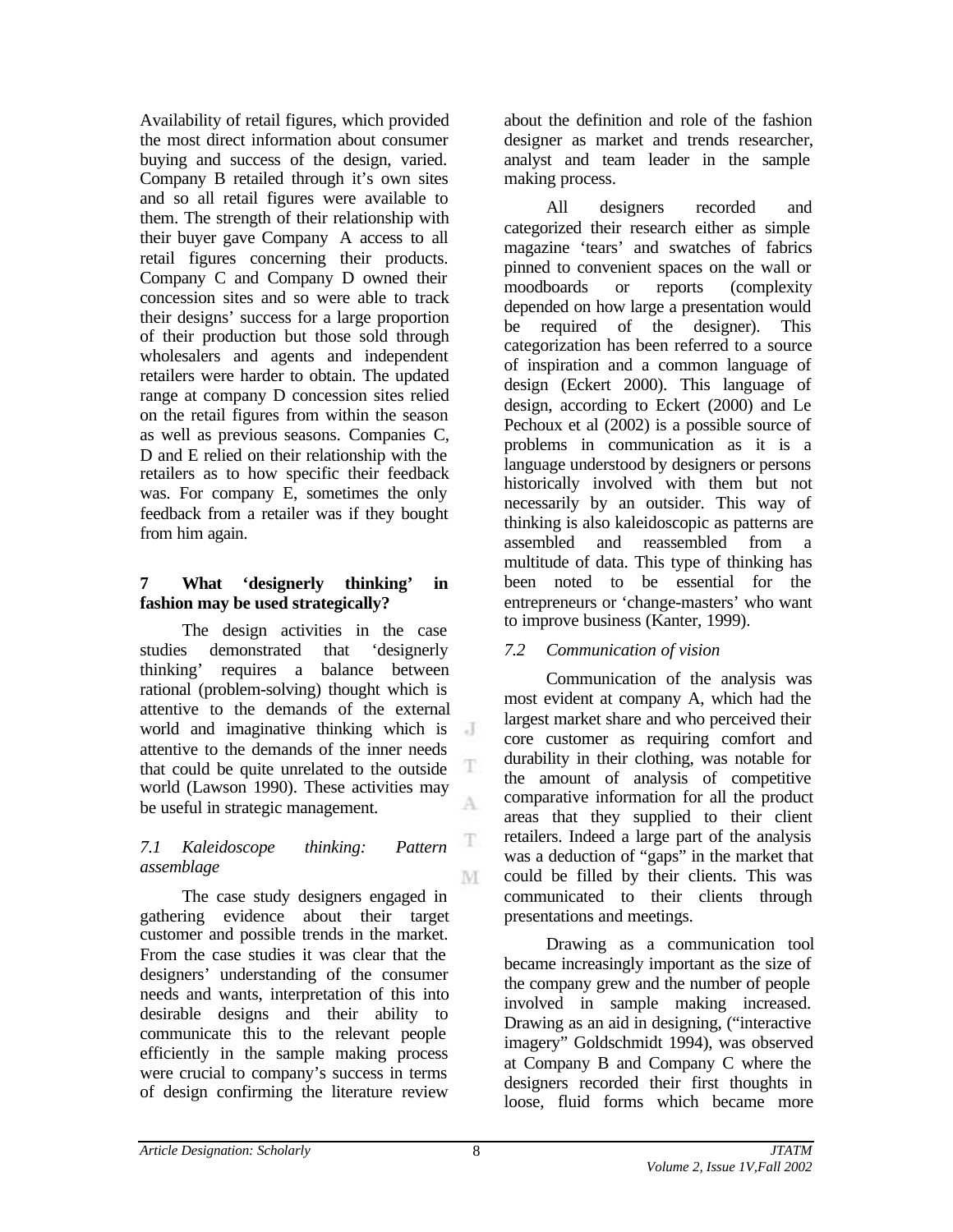clearly defined and less loose and fluid as the design process progressed towards manufacture. Indeed designers at Company B and Company C stated that they kept back drawings that were not used for a given season as possible ideas for the future, a policy recommended to engineering designers by McGowan et al (1998). It was extremely difficult to locate any sketches that might be termed "interactive imagery" at company A. The design manager at Company A described the sample development as a series of discussions with the relevant selectors and 'sketch and swatch boards'. A "process of elimination" decided possible fabrics for mainly the basic shapes, which were previously successful garments which had been constructed using clients' pattern blocks that suppliers were required to use. Company A, thus, searched for ways of introducing new styling details into a classic shape without looking old-fashioned after three or four seasons.

The significance of communication as a necessary component of creating environments where innovations flourished (Kanter 1999) was made clear by the case of company C. Designer C had commented throughout the case study about the difficulties of designing through the indecision over new fabrics, as this  $\mathcal{A}$ hampered (sometimes terminated) the process of sample making for new styles. Lack of communication, she felt, had led to high levels of stress within the organization  $A$ and a high turnover of technical staff (pattern cutters mainly). This loss of tacit  $\top$ knowledge about samples created difficulties for her as she not only had to go through the process of how a style had been made with a new pattern cutter but she also had to constantly build new relationships with skilled staff on whom she relied. All the designers acknowledged that they were judged on the samples made of their designs, not the designs on paper.

# 7.3 *Knowledge*

Designer E perceived his customer as requiring individuality and stated that he avoided much of the styling research, preferring to source fabrics, gardening and interiors' magazines for color and texture inspirations. This suggests that intuition is perhaps being a strong element of the designer's thinking. Intuition has been linked to a way of decision making that is different to the rational decision making process and has been regarded as being worthy of serious study since the 1980's (Agor, 1999, Murnighan and Mower, 2002). Intuition has been linked to knowledge built up over a number of years, which has been highlighted as one of the essential facets to the investment theory of creativity as outlined in section 2.

Knowledge and expertise while an important element has been regarded as a double- edged sword. Prior knowledge or experience and heavy periods of concentration upon an area of special interest have been noted to be important factors in creative thinking (Simon 1981, Walberg, 1989, Weisberg 1989, Malim 1994). That is, creative ideas do not always occur through a "eureka" type of inspiration. The Open University described past sales figures as 'experience' of customer reaction to the garment designs (Open University book 6,1992). Rational decision making using experience gained from sales figures results in the outlining the proportions of new (but risky) to "repeat" (but previously successful) designs for their new ranges for the season, allowing for a degree of 'feel safe' but can lead to complaints about mass manufacturers playing too safe with clothing items that have sold well (Kingswell, 1998).

#### *7.4 Switching between divergent and convergent thinking*

Designers moved from an convergent style of thinking to a more divergent one throughout the creative phase of the process in research and analysis to producing as many different ideas as possible within the limits of the brief and ratio of new/repeat either by drawing/sketching and sample making. This switching ability has been noted to be an important faculty in creative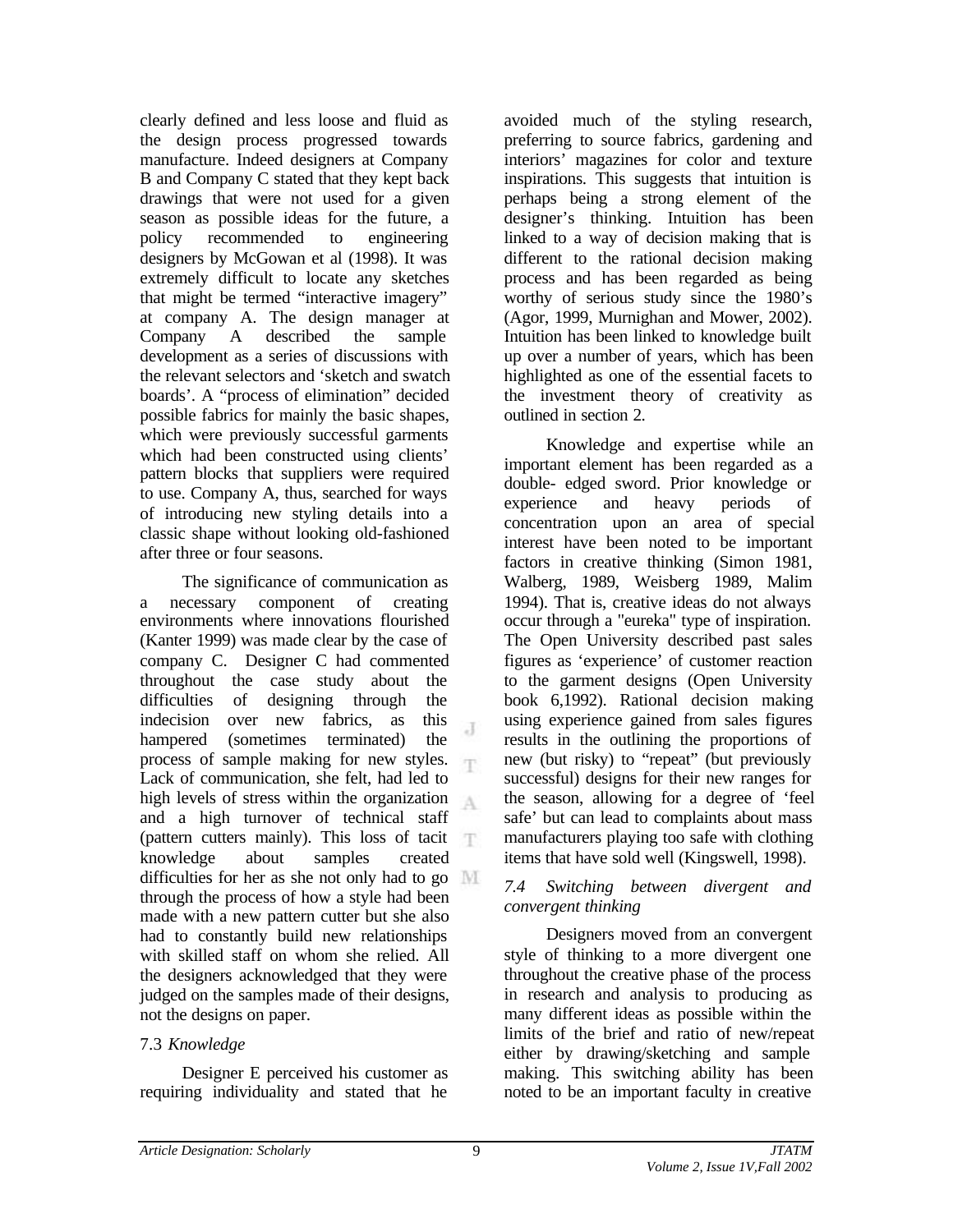problem solving and creative leadership (Rickards, 1997).

## *7.5 Visual and spatial imaging*

The process of sample making was vital because it enabled the following:

- (i) Visual appearance of the design could be assessed for suitability of the fabric, color and style.
- (ii) The look of the design was viewed as it would look like when bought.
- (iii) The appropriate amount of fabric for the appropriate price point could be assessed.
- (iv) Quality control tests for the fabric and manufacture possible on the sample.
- (v) Further sizes could be graded from the sample.

All the companies produced about two or three times as many samples required for approval for buying and, or, manufacturing. The method in which the samples were made depended on their sales record. A style that had previously sold well and was being repeated for the coming season would be made up in more versions than a new style that had previously not been shown. The designers interviewed stated that although this was expensive in terms of finance, time and fabric, this was normal practice and may be regarded as reasonable when considering the psychological aspects of buying, whether retail or industrial (Easey, 1995). How A fashion buyers select ranges for their ranges should be of concern to retailers trying to T stave off complaints of designs being shocking or boring by customers. M

### *7.6 Autonomy*

Ekvall's (1991) study on creative climate found that freedom to take initiatives and independent work, humorous mood, insightful listening to problems that could be aired openly without fear of reprisal and acceptance of failures within work were among some of the important ingredients necessary for creativity in the workplace. Greenburg (1994) described autonomy as

being one of the five core characteristics of motivating work and that its relationship with creativity as being critical. In line with Fahr and Scott (1983), Greenberg (1994) described autonomy as freedom of choice in selecting problems or projects on which to work, freedom from overzealous supervision, the privilege of setting one's own deadlines and variations from traditional organizational constraints such as punching time clocks or accounting for absences. Greenberg 's study was, as stated earlier, with students and so did not examine the variables of interdependence or independent work, which would exist in the business environment.

The case study designers indicated during the interviews how their design decisions (repeats, color, fabric and new styles) were made and were asked to score them arbitrarily on a scale of 1-5 according to how influential to the company they felt their design recommendations to be. A score of 5 indicated that they felt their decision was extremely influential and a sense of autonomy prevailed in freedom to take the initiative. A score of 1 indicated that the decision was specified for the designer. The results are displayed in table 2.

It was noted that the designers felt that their influence increased as the size of the project increased and more finance was required to fund the sampling process. As expected, the designer E ranked the highest, as he was the company director as well as designer. Designer E had gained success through peer review is evidenced through being awarded the New Generation Designer Award 1993 and profiled in magazines with wide circulation numbers (Armstrong, 1995, and Marie Claire, 1993). Designers A and C (where the company employee numbers were about 70,000 and 210 respectively) ranked lowest among the case studies for their influence in the decision making process, indicating that the steering role of the designer is not merely a factor of the company size.

J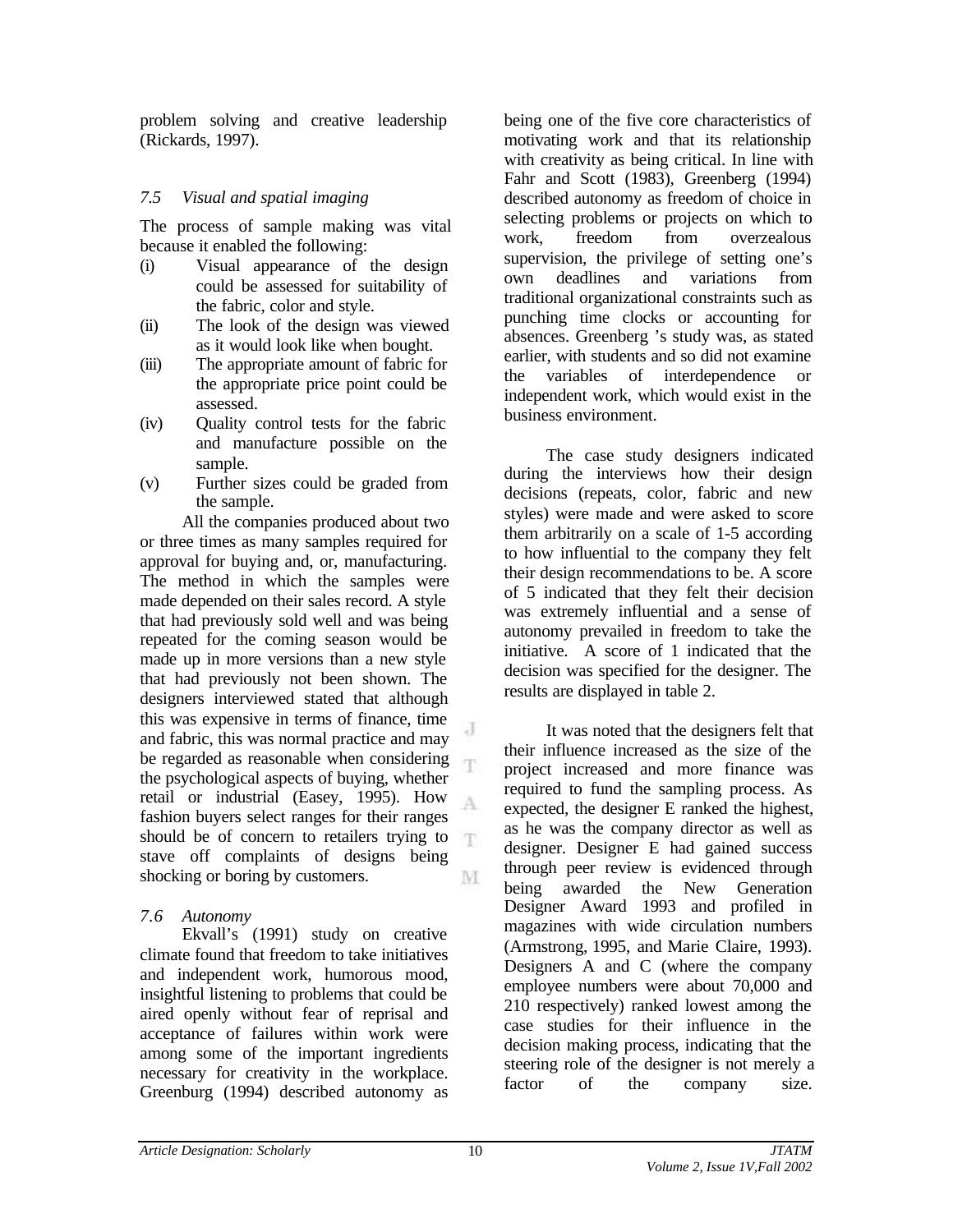| Table 2: design decisions taken by the designer |  |  |
|-------------------------------------------------|--|--|
|-------------------------------------------------|--|--|

| scale        | colour | fabric  | style | conceptual<br>range | manufacturing<br>range | total score |
|--------------|--------|---------|-------|---------------------|------------------------|-------------|
|              | Е      |         |       |                     |                        | $E=21$      |
|              |        |         | B, D  |                     |                        | $B=16$      |
|              | в      | A, B, D |       | в                   | <b>W</b>               | $D=12$      |
| $\mathbf{v}$ | C, D   | С       | A, C  | A, C, D             |                        | $C=9$       |
|              | А      |         |       |                     | A, C, D, E             | $A=8$       |

J

T

It was noted that the designers felt that their influence increased as the size of the project increased and more finance was required to fund the sampling process. As expected, the designer E ranked the highest, as he was the company director as well as designer. Designer E had gained success through peer review is evidenced through being awarded the New Generation Designer Award 1993 and profiled in magazines with wide circulation numbers (Armstrong, 1995, and Marie Claire, 1993). Designers A and C (where the company T employee numbers were about 70,000 and 210 respectively) ranked lowest among the А case studies for their influence in the decision making process, indicating that the steering role of the designer is not merely a factor of the company size. M

Although all the case study companies had gained commercial success, company A, in particular had been successful for a number of years through their very strong relationship with their clients. However, since 1995, they have had some fluctuations in their fortunes, culminating in an operating loss for 1999, which was partly blamed on "a material reduction in sales" to their clients. While the design management at company A was a text-book example of good design management (Cooper and Press, 1995) in that it allowed for improved relationships with the clients and between team members. the loss of sales to their clients suggests that it may still not have been appropriate for the designers. At company C, the designer described her feelings of frustration as she felt that she had to constantly argue to maintain small details of her designs and that the management constantly changed their

ideas about the range as the season progressed towards the fashion show. Although this may be due to interviewee bias, the interviews revealed a lack of understanding of the role of the designer in the company. The somewhat stressful working environment and the quick turnover of pattern cutters in the designer's team seemed to be indicative of this lack of understanding. This would appear to be an area of concern because all the designers interviewed tended to rely to some degree on the pattern cutters skills, specially their tacit knowledge about patterns they had originally cut for which the designer was now amending. There appeared to be a lack of designer involvement in both the thorough examination of the company's strategy and degree of autonomy in concept selection, even though there were the weekly meetings with the design manager or head designer to discuss progress. As noted earlier in this section the designer's degree of autonomy influences the quality of work produced.

### **Conclusions: implications for incorporating 'designerly thinking' into strategy**

This paper has sought to highlight issues regarding creativity in fashion with particular emphasis on the role of designers and 'designerly' thinking at strategic levels in an organization. A comparison of the case study design processes has identified that designers adopted a number of approaches to 'designerly thinking':

• kaleidoscopic thinking (pattern assemblage through categorizing visual images),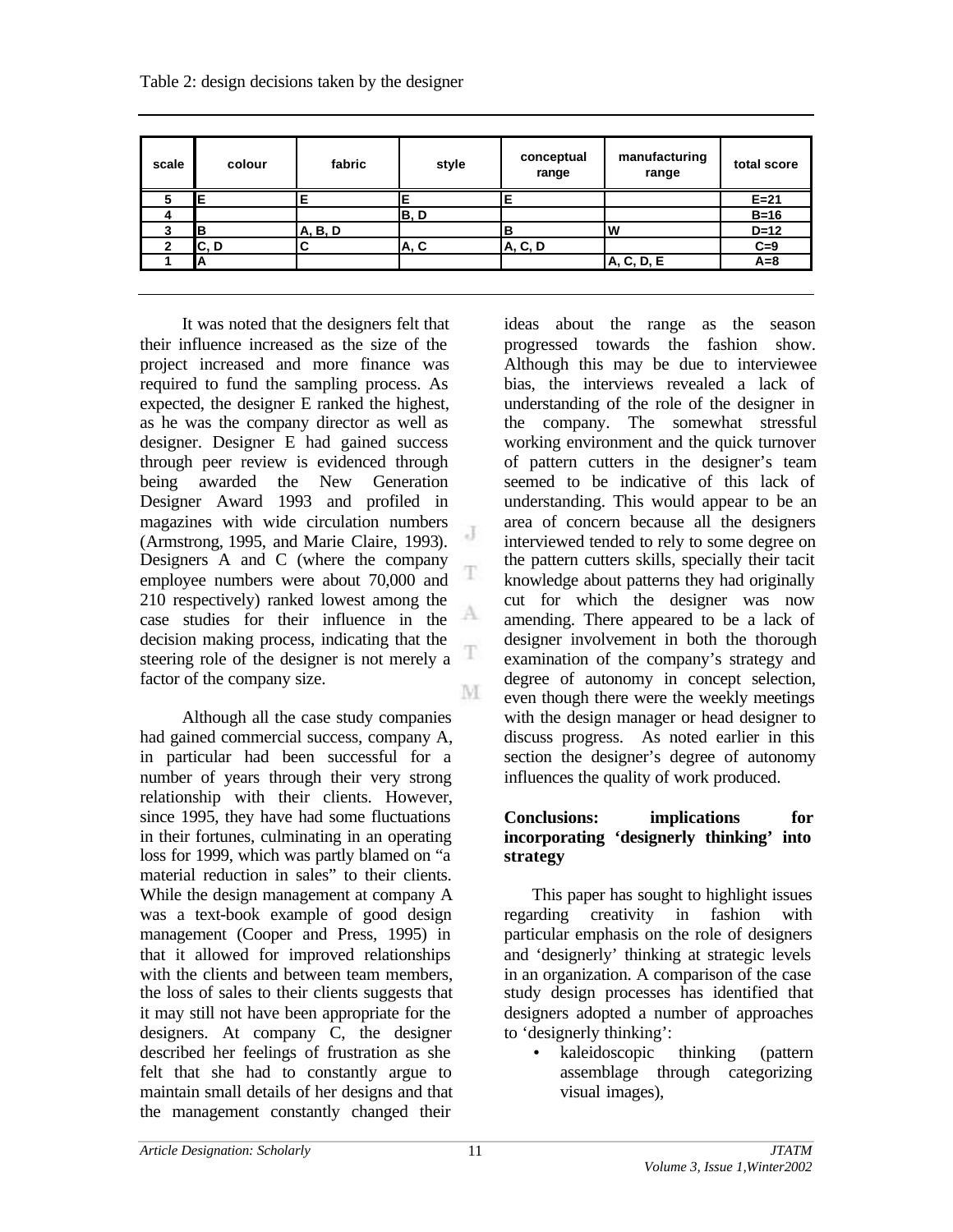- communication of vision in a visual manner
- knowledge (about one's own knowledge), using intuition to guide decision-making
- switching between divergent and convergent thinking in the process
- visual and spatial imaging during sample making
- seeking autonomy during the creative decision-making process

The Design Council report 'Design In Britain 2000' noted that the top-performing companies regard design as a valuable strategic tool. The Design Council's report emphasized the importance of placing design at the heart of strategy and embracing creativity and innovation for success, but this has to be managed. The most recent available research from the Center for Economic Forecasting, London Business School showed that the value of design to the UK economy was some £12 billion, with 300,000 people employed in the field. As economic success becomes increasingly dependent upon the creative use of information, the importance of design as a business process has never been greater. Understanding design thinking might create opportunities for design in corporate strategy planning. As designers attempt to understand and express our post-modern society to create desirable consumer products, strategic decision-makers may find that understanding the skills and knowledge of designers may help effective decision-А making. From the comparison of the fashion design processes, the expert skills and T knowledge that a fashion designer brings to the business may be described as: M.

- the ability to recognize new trends
- the ability to source relevant manufacturers of fabrics and trimmings
- the ability to analyze and interpret new trends
- a knowledge of market requirements for production
- presentation skills for new ideas
- time-management skills
- team leadership qualities
- communication skills; verbal and nonverbal (e.g. image making and sketching)
- ability to contribute to sales revenue
- self confidence

Competitive advantage is gained by ensuring an appropriate creative vision and strategy for an appropriate mix of newness/adaptation both in new product development and in the retail buying process. Creative thinking is using the information available to solve a problem, draw conclusions or make a decision (Matlin 2002). Perhaps lessons might be learnt from those fashion organizations that have placed the fashion designer at a strategic and high profile level, such as Roberto Menichetti the design director at Burberry when it achieved the 110% increase in their profits following the revamp of their image and design (Arlidge 2000).

The comparison of the case study fashion design processes identified attributes of the design process that helped the participating companies compete in the marketplace. The attributes may be categorized as sub-processes; the means with which to achieve the sub-process (the variables/issues of the design process with respect to their marketplace) are listed in table 3 and may be surmised to be areas where creative (designerly) thinking should be applied with respect to the fashion design process.

г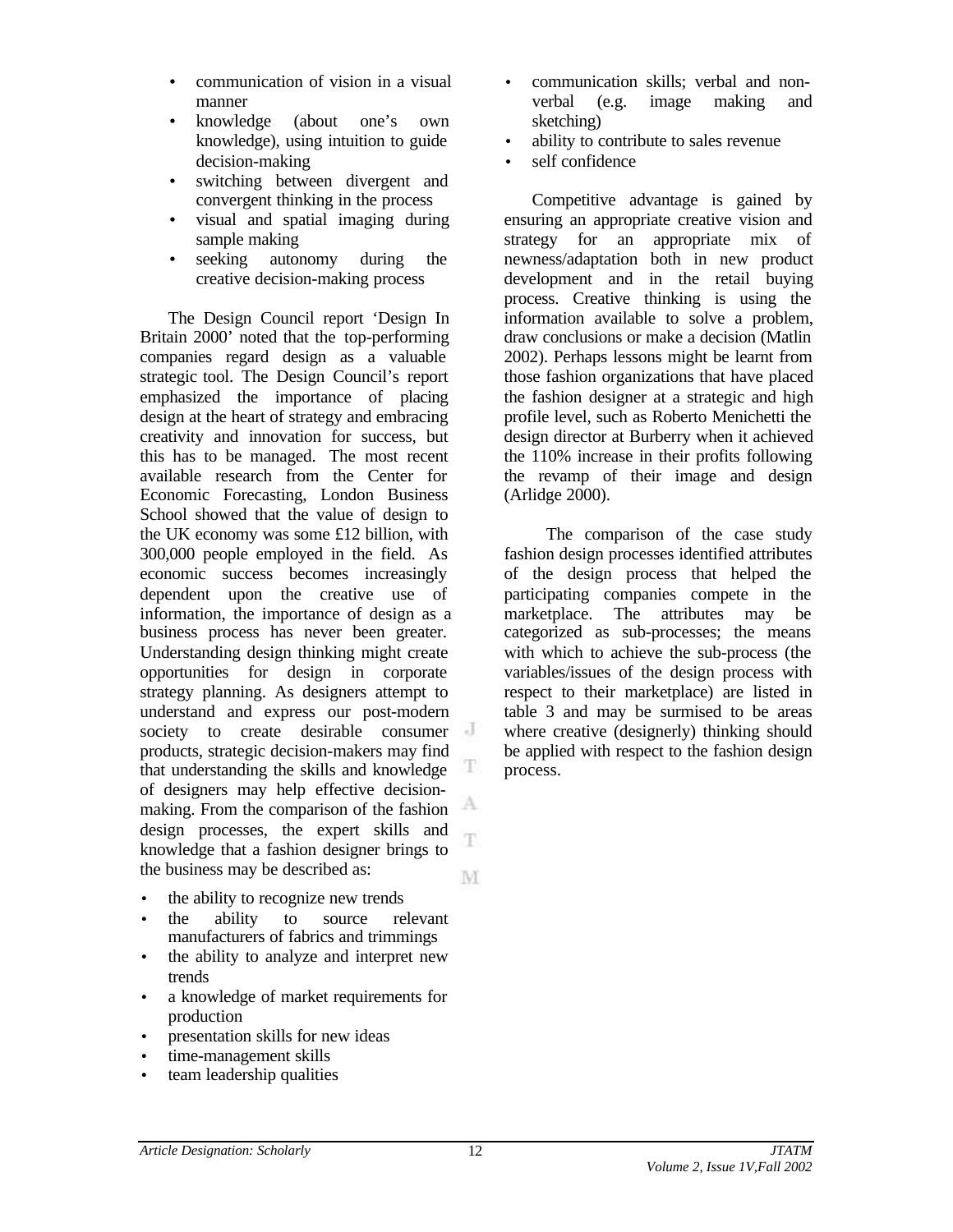Table 3: attributes of the fashion design process

| sub-process               | variable/issue                                                 |  |  |  |
|---------------------------|----------------------------------------------------------------|--|--|--|
| understanding of consumer | efforts into market trends                                     |  |  |  |
| requirements              | access to retail figures                                       |  |  |  |
|                           | analysis of market trends                                      |  |  |  |
|                           | size of individual designer's project                          |  |  |  |
| innovation skills         | "steering role" of the designer                                |  |  |  |
|                           | scope of the designer's project                                |  |  |  |
|                           | prior knowledge about team members                             |  |  |  |
|                           | brief formulation                                              |  |  |  |
| design skills             | designer's expert knowledge and skills                         |  |  |  |
|                           | design process organisation                                    |  |  |  |
|                           | time taken for all samples to be prepared for selection        |  |  |  |
|                           | flexibility of production                                      |  |  |  |
|                           | ease of access to manufacturing locations                      |  |  |  |
| speed of manufacture      | use of CAD/CIM                                                 |  |  |  |
|                           | number of quality checks                                       |  |  |  |
|                           | number of sizes in garments offered                            |  |  |  |
|                           | level of standardisation of garments                           |  |  |  |
|                           | relationships with retailers                                   |  |  |  |
| method of distribution    | relationships with fabric suppliers                            |  |  |  |
|                           | access to/feedback about retail figures                        |  |  |  |
|                           | internal (internal magazines, fashion shows and events)        |  |  |  |
| promotional activities    | external (magazine features or editorials, advertisments, shop |  |  |  |
|                           | window displays, P.R. assistance)                              |  |  |  |

### **References:**

Agor, W., H., (1999), "How Top Executives Use Their Intuition to Make Important Decisions", in *An Introduction to Creativity*, pp. 58-63, Joyce, M., et al (eds),  $2<sup>nd</sup>$  edition, Copley Custom, Massachusetts, USA Akin, O., (1986/1989), *Psychology of Architectural Design*, Pion, London Ainamo, A. (1998), "Design and Competitive Advantage: The Case of Marimekko Oy, A Finnish Fashion Firm" in Bruce, M. and Jevnaker, B.(ed.) *Management of Design Alliances*, Wiley Amabile, T., M., (1996), *Creativity in Context: Update to the social psychology of creativity* , Boulder, CO., Westview, USA. Andersen, A., (2002), "W Baird unlikely to see sales recovery before next season", *Drapers Record*, p. 3, April 6, EMAP Fashion Ltd., London, UK.

Arlidge, J. (2000), "Future of Britain's  $\overline{A}$ luxury brands is in the past", October 3, http://www.just-style.com Armstrong, L., (1995), "Made in England"*, Vogue,* February, p.92, Conde Nast A Publications Ltd., London T. Atkinson, S., (1995), "Designing and Marketing Fashion Products" in Easey (ed) M *Fashion Marketing*, pp.107-134, Blackwell Science Ltd., Oxford Aziz, S.F.A., (1989), *Implementation of IDEF-0 methodology for personal computers,* M.Sc. Thesis, University of Salford. Baudrillard, J., (1981), *For a Critique of the Political Economy of the Sign, Telos Press Ltd.,*St. Louis, Mo., U.S.A. Bazjanac, V., (1974), "Architectural Design Theory: Models of the Design Process" in Spillers, W.R. (ed.), *Basic Questions of*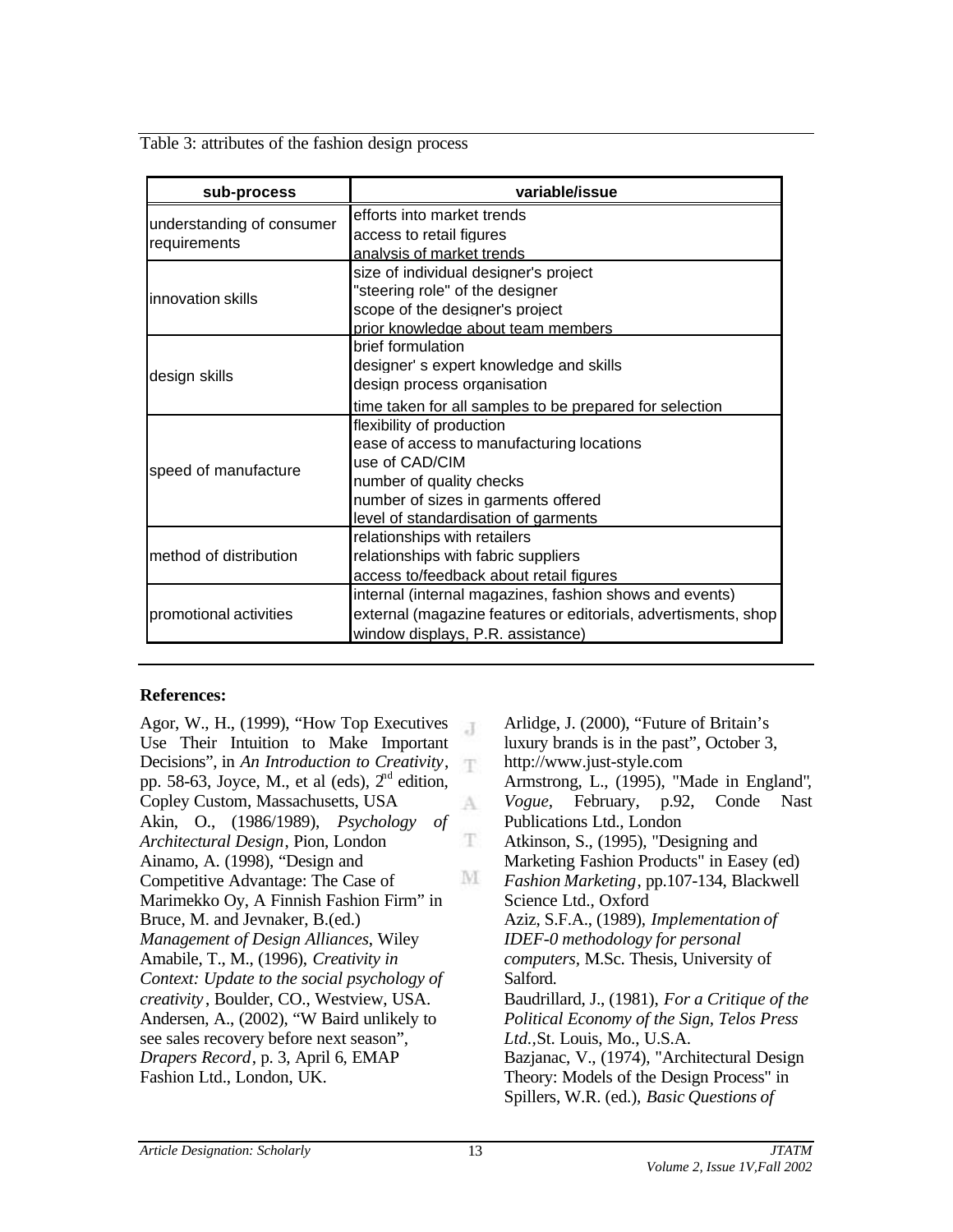*Design Theory* pp 8-16, North-Holland, New York Baynes, K., Brochocka, K. and Saunders, B., (1990), *Fashion and design (A Penguin selfstarter)*, Penguin, Harmondsworth Bohdanowicz, J. and Clamp, J., (1994), *Fashion Marketing*, Routledge, London. Bruce, M. and Jevnaker, B.(ed.), (1998), *Management of Design Alliances: Sustaining Competitive Advantage*, Wiley Butler, S. (2002), "Fashion's next battleground", *Drapers Record*, p. 6, April 6, EMAP Fashion Ltd., London, UK. Carr, H. & Pomeroy, J., (1992), *Fashion Design and Product Development*, Oxford, Blackwell Scientific Publications. Carter, I. (2002), "Design of the Times", *Drapers Record*, pp. 15-16, April 6, EMAP Fashion Ltd., London, UK. Churchman, C.W., (1967), "Wicked Problems", *Management Science,* **4,** (14), ppB-141 and B-142 Cooper, R. and Press, M., (1995), *The Design Agenda; A Guide to Successful Design Management*, Wiley and Sons, England. Company A (1999), http://www.coatsviyella.com/twelvemonth-1999/review.htm Davis, F. , (1992/1994), *Fashion, Culture and Identity.* Chicago, 1992. Evans, J. St. B.T., (1994/1995), "Thinking and Reasoning" in French and Colman (eds) *Cognitive Psychology,* pp 58-77, Longman. Drew, L., (1992), *The Business of Fashion,* Cambridge University Press, Cambridge, England. Easey, M. (ed.), (1995), *Fashion Marketing ,* Blackwell Science Ltd., Oxford. Eckert, C., M., Cross, N., H. Johnson, J., H., (2000), Intelligent support for communication in design teams: garment M shape specifications in the knitwear industry, *Design Studies* **21** (1) pp. 99-112, Elsevier Science, Oxford, London, UK. Eckert, C., M., Stacey, M., (2000), Sources of inspiration: a language of design, *Design Studies*, **21** (5) pp. 523-538, Elsevier Science, Oxford, London, UK. EMAP (editors), (1997), *The UK Fashion Report*, Market Tracking International Ltd., EMAP Fashion, London.

Engel, J.F., Blackwell, R.D., Minniard, P.W., (1990), *Consumer Behavior*, (sixth edition), Dryden Press, Chicago Ekvall, G., (1991), Creative Climate for the Management of Ideas, chapter 7 in J Henry and D Walker *Managing Innovation.* Fahr, J.L. & Scott, W.E., Jr., (1983), "The experimental effects of autonomy on performance and self reports of satisfaction", *Organizational Behavior and Human Performance,* **31**, 203-222 Fearon, F., (2002), "Fabulous for Five Minutes", *Drapers Record*, pp. 18-19, EMAP Fashions Ltd., London, UK French, M., (1994), *Invention and Evolution: Design in Nature and Engineering.* 2nd. Edition , Cambridge University Press, U.K. Finke, R., A., Ward, T., B., and Smith, S., M., (1992), *Creative Cognition, Theory, Research and Applications*, Cambridge, MA, MIT Press, USA. Frings, G.S., (1991), *Fashion: From Concept to Consumer* 3rd.edition, Prentice Hall. Goldschmidt, G., (1994), On Visual Design Thinking: The Vis Kids of Architecture, *Design Studies***, 15,** *(2), pp.158-174* Greenberg, E., (1994), "The importance of Autonomy in Encouraging Creativity: Managerial Implications from a Study in Fashion Design", *Creativity and Innovation Management*, **3,** (3) pp167-176, Blackwell Ltd., Oxford and Cambridge, MA. Guildford, J., P., (1967), *The Nature of Human Intelligence*, McGraw-Hill, New York, USA Hines, T., and Bruce, M., (2001) (eds.), *Fashion Marketing, contemporary issues*, Butterworth-Heinemann, Oxford, UK Hines, T., (2002), Through a Glass Darkly – Supply Chain Strategies as Continuous or Dis-continuous Change Processes, *International Journal of New Product Development & Innovation Management*, March/April 2002 , Winthrop Publications Limited , London, UK Joyce, M., Isaksen, S., Davidson, F., Puccio, G., Coppage, C., Maruska, M., A., (1999), (eds), An Introduction to Creativity, 2<sup>nd</sup> edition, Copley Custom, Massachusetts, USA

J

T.

A.

T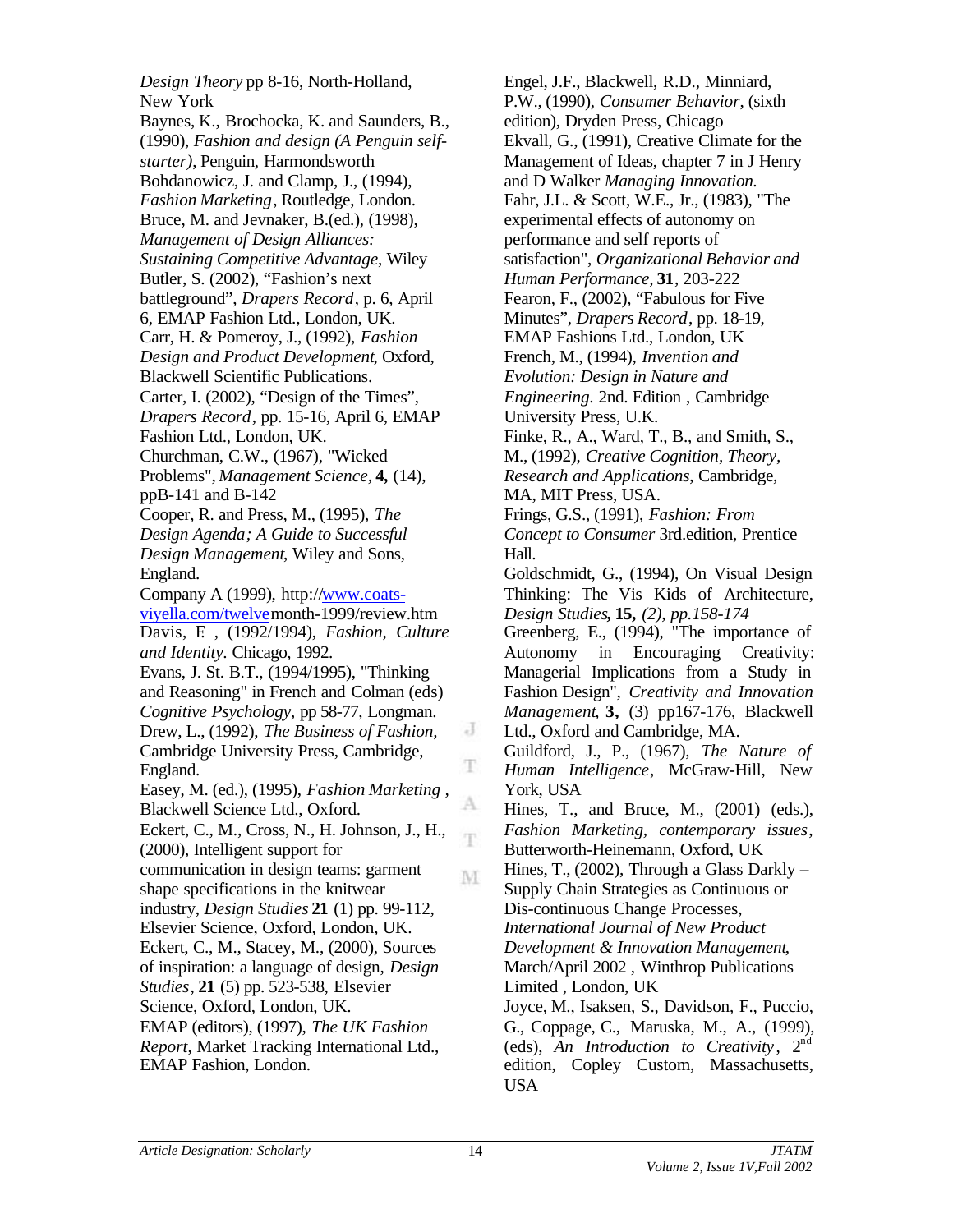Jouve, M.A. and Demornex, J., (1989), *Balenciaga*, London.

Kaiser, S.B., Nagasawa, R.H., Hutton, S.S., (1995), "Construction of an SI theory of Fashion: Part 1. Ambivalence and Change." *Clothing and Textiles Research Journal,* **13** (3), pp172-183

Kanter, R., M., (1999), "Change-Master Skills: What it takes to be creative", in *An Introduction to Creativity*, pp. 183-187, Joyce, M., et al (eds),  $2<sup>nd</sup>$  edition, Copley Custom, Massachusetts, USA

Key British Enterprises, (1996), *British Business Rankings*, (**6**), Dunn and Bradstreet International, Dunn and Bradstreet Ltd., High Wycombe, England

Key Notes / Howitt.S. (editor), (1997), *Market Report: clothing retail,*(2nd edition), KeyNote Publications.

Key Notes, (2000), *U.K. Clothing and*

*Footwear Market Sector Report*, Key Note Publications Ltd., London, U.K.

Kingswell, T., (1998), "The Fear Factor"

*Drapers Record,* 28th February, pp25-27, EMAP Fashion (editors), EMAP Business Communications Ltd.

Kotler, P. and Armstrong, G., (1990),

*Marketing : An Introduction,* Prentice-Hal, Inc. New Jersey

Johnson-Laird, P.N., (1988), "Freedom and Constraint in Creativity" in *The nature of Creativity*, Sternberg (ed), 1988, pp. 202- 220, Cambridge University Press, England. Lawson,B. R. , (1990), *How Designers Think: the design process demystified,* London, Architectural Press (2nd edition). Lawson, B, (1994), *Design in Mind*, Butterworth Architecture, London

Le Pechoux, B., Little, T., J., Istook, C., L., (2001), Innovation Management in Creating New Fashions in Hines,  $\overline{T}$ ., and Bruce, M., (eds.) *Fashion Marketing, contemporary issues*, (pp. 136-164), Butterworth-Heinemann, Oxford, UK.

Marie Claire, (1993), "New Designers", supplement to main magazine, *Marie Claire,* October, European Magazines, London.

Matlin, M., W., (2002), *Cognition*, 5<sup>th</sup> edition, Harcourt College Publishers, Orlando, Fl., USA.

Mayer, R., E., (1999), Fifty years of Creativity Research in R. J., Sternberg, (ed) *Handbook of Creativity* (pp.449-460), Cambridge University Press, New York, USA.

McConnelly, K., (1993), "Introduction to IDEF Modeling: Function and Information Modeling", *Process Modeling and Analysis,* Department of Defense, at

http://131.84.1.34/c3i/bprcd/0066.htm

McDowell, C. , (1997), *Galliano*, Rizzoli Mc Robbie, A., (1998), *British Fashion Design: Rag Trade or Image Industry?,* Routledge, London, New York.

McGowan, A., Green, G. and Rodgers, P., (1998), "Visible Idea: Information Patterns of Conceptual Sketch Activity", *Design Studies,* (**19**), 4, 431-451, Elsevier Science Ltd.

Miles, B.M. and Huberman, A.M, (1994), *Qualitative Data Analysis, an expanded source book* , 2nd edition, Sage Publications, Thousand Oaks, London, New Delhi Murnighan, J., K., and Mowen, J., C., (2002), *The Art of High Stake Decision-*

*Making, tough calls in a speed driven world*, Wiley and Sons Inc., New York, USA.

Newell, A., Shaw, J.C., Simon, H.A.,

(1957), "Preliminary Description of the General Problem Solving Program I (GPS I)" WP7, Carnegie Institute of Technology, Pittsburgh, PA.

Open University, (1992), *T264 Design Principles and Practice*: Block **6** Pallais Galleria, (1991), *Givenchy : Forty Years of Creation,* Paris.

Porter, M.E., (1985), *Competitive*

*Advantage: creating and sustaining superior performance,* Free Press (Macmillan Publishing Company Inc.), New York.

Potter, N., (1989), *What is designer: things, places, messages*, 3rd ed. Hyphen Press, London

Puccio, G., J., "Why Study Creativity?", in *An Introduction to Creativity*, pp. 43-50, Joyce, M., et al (eds),  $2<sup>nd</sup>$  edition, Copley Custom, Massachusetts, USA

Rickards, T., (1997), *Creativity and Problem Solving at Work* , Gower, Aldershot, UK.

Rittel, H.W.J., (1972), "Second Generation Design Methods", *DMG 5th Anniversary Report : DMG Occasional Paper No.1, pp.5 -10* in Cross, N. (ed) (1984), pp.317-327.

Rowe, P. G., (1987/1991), *Design Thinking,* MIT Press, London, England.

г

A